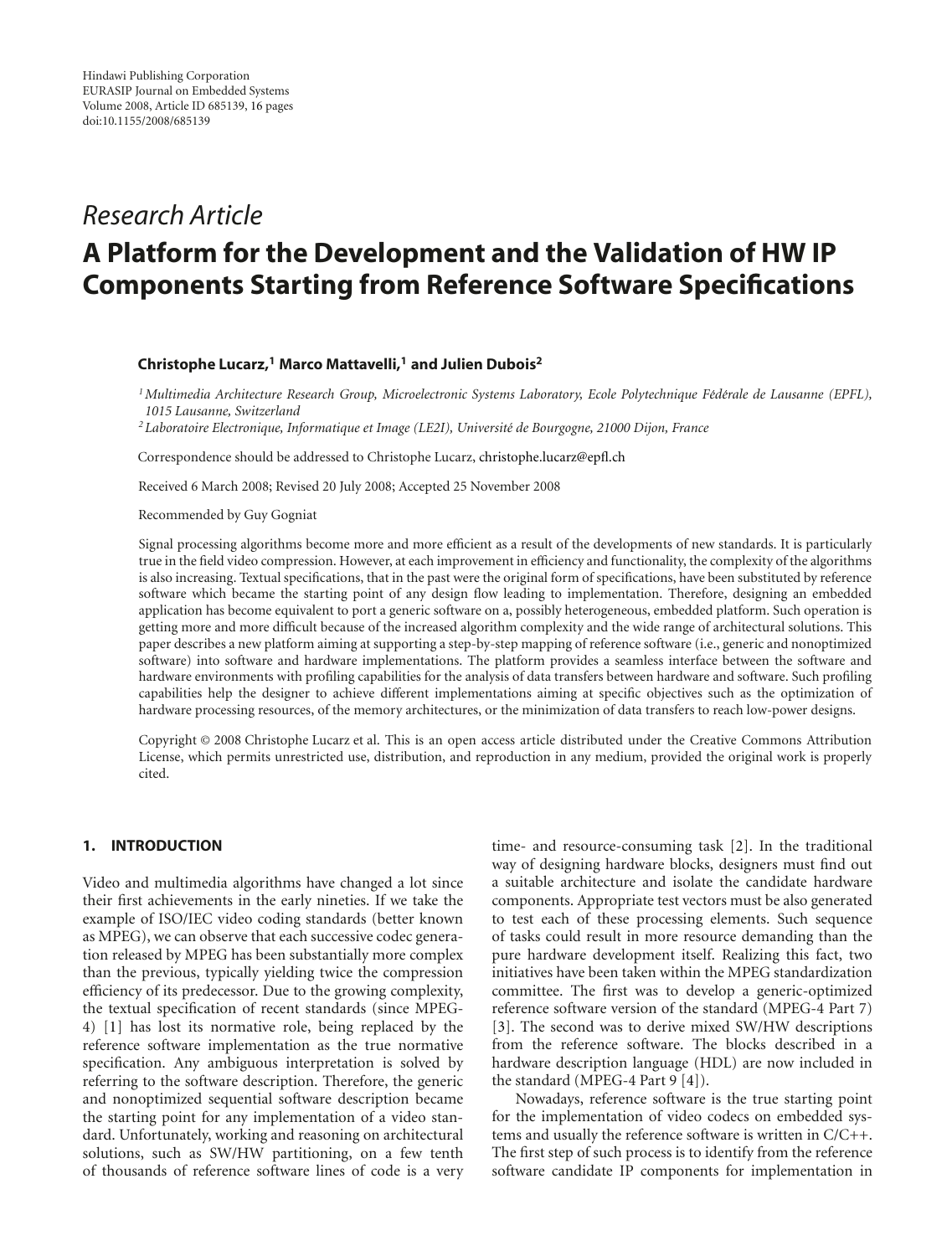HW and separate them from what should remain SW and should be optimized for the target-embedded platform. The platform described in this paper supports the designer in the identification and development of the different IP components extracted from the reference software and in the validation and test under the real test vectors. The validation and test is not a simulation stage, but the real execution of the partitioned system on a generic SW/HW architecture. The result does not constitute the final algorithm implementation, but provides useful information for the exploration of the SW/HW design space.

The paper is organized as follows. Section 2 exposes the state-of-the-art of the existing platforms supporting rapid prototyping of video and multimedia designs for embedded implementations. Section 3 presents the concept of the virtual socket platform. Section 4 describes in detail the implementation of the virtual memory extension. Section 5 explains how useful profiling information can be extracted by executing the algorithm on the platform. Section 6 outlines a design methodology for the development of heterogeneous implementations according to different optimizations starting from a reference software by exploiting the features of the virtual socket platforms. Section 7 demonstrates the usage of the platform and associated tools in a real case study: the design and optimization of an MPEG-4 motion estimation module. Section 8 concludes the paper.

#### **2. STATE-OF-THE-ART**

Even if C/C++ language is not an appropriate language to specify and model signal processing algorithms in the early steps of the design flow of embedded systems, it is still widely used in several contexts. Consequently, the first problem embedded systems designers have to face is the conversion of the generic sequential C/C++ reference software into a form that begins to include architectural features of the selected embedded platform. For instance, this means to identify functions that can be processed by software or hardware coprocessor units if available and to express them in a form that exploits the available parallelism.

In the early stages of the design flow, designers should have a feeling about the architecture of the system, that is, decide which part of the algorithm must be in hardware or software. Unfortunately, the intuition of the designer becomes not reliable when dealing with complex systems. It may lead to wrong initial decision that affects all other stages of the design states. The possibility of quickly testing possible solutions is a clear advantage to try to find the best architecture. In platform-based design, the entire algorithm must be mapped on the development platform, mapping SW parts on embedded processors and HW parts on FPGA. Platforms are composed of processors, dedicated hardware, and reconfigurable hardware (FPGA). For example, the XUP Virtex-II Pro Development System [5] provides an advanced hardware platform that consists of a high-performance Virtex-II Pro Platform FPGA (with PowerPC 405 cores) surrounded by a comprehensive collection of peripheral components that can be used to create a complex system.

Another example of such platform is the Celoxica RC1000- PP PCI board [6].

From such class of platforms, in which the entire algorithm is mapped on the platform itself, the sharing of data between a host PC and the platform is possible [7]. The main program still lies in the embedded processor and data on the host are easily available by means of virtual serial ports. However, the plugging of hardware modules inside the reference software running on the host remains the most difficult task.

The more advanced step is reached by the work of Martyn Edwards and Benjamin Fozard [8]. An FPGAbased algorithm (implemented on an external platform) is activated from the host PC, directly from the reference software. Such platform is based on the Celoxica RC1000- PP board [6] and communicates with the host by using the PCI bus. The main program is on the host processor, sends control information to the FPGA, and transfers data in a small shared memory which is part of the hardware platform. In such case, the designer must explicitly transfer the data necessary for the processing (on the platform) from the host to the local memory. Other works addressing coprocessors and relative coprocessors interfaces have been reported in literature. Some examples are given in [9, 10]. However, the problem of seamlessly plugging hardware modules is not yet solved and the specification of the data transfers remains to the charge of the designer.

The problem appears when dealing with large amount of data and irregular accesses, as it occurs in complex data-dominated video or multimedia systems. Explicitly specifying all the data transfers might be a very burdensome task. In some works on coprocessors, data transfers can be generated automatically by the host like, for instance, in the case reported in [11]. However, data are copied in the local memory at a predefined location. Thus, the HDL module must be aware of the physical addresses of the data in the local memory. Again, the management of the addresses can be a nontrivial and resource consuming task when dealing with complex algorithms.

The virtual socket concept has been presented in [12–14] and has been developed to support the mixed specification of MPEG-4 Part 2 and Part 10 (AVC/H.264) specifications in terms of reference SW including the plug-in of HDL modules [4]. The platform is constituted by a standard PC, where the SW is running and a PCMCIA card that contains an FPGA and a local memory. In this platform, HDL modules on the platform can be started directly from the reference software, but the data transfers between the host memory and the local memory on the platform must be explicitly specified by the designer/programer.

In conclusion, testing the behavior of the implementation in HW of parts of a reference software is not a trivial task. It is very resource-consuming in term of design efforts, but is very attractive as a design exploration methodology. Designers need a framework in which it is easy to make seamless call the hardware components directly from the reference software and test the performances of the HW modules without worrying too much about lowlevel implementations details. This is possible only if the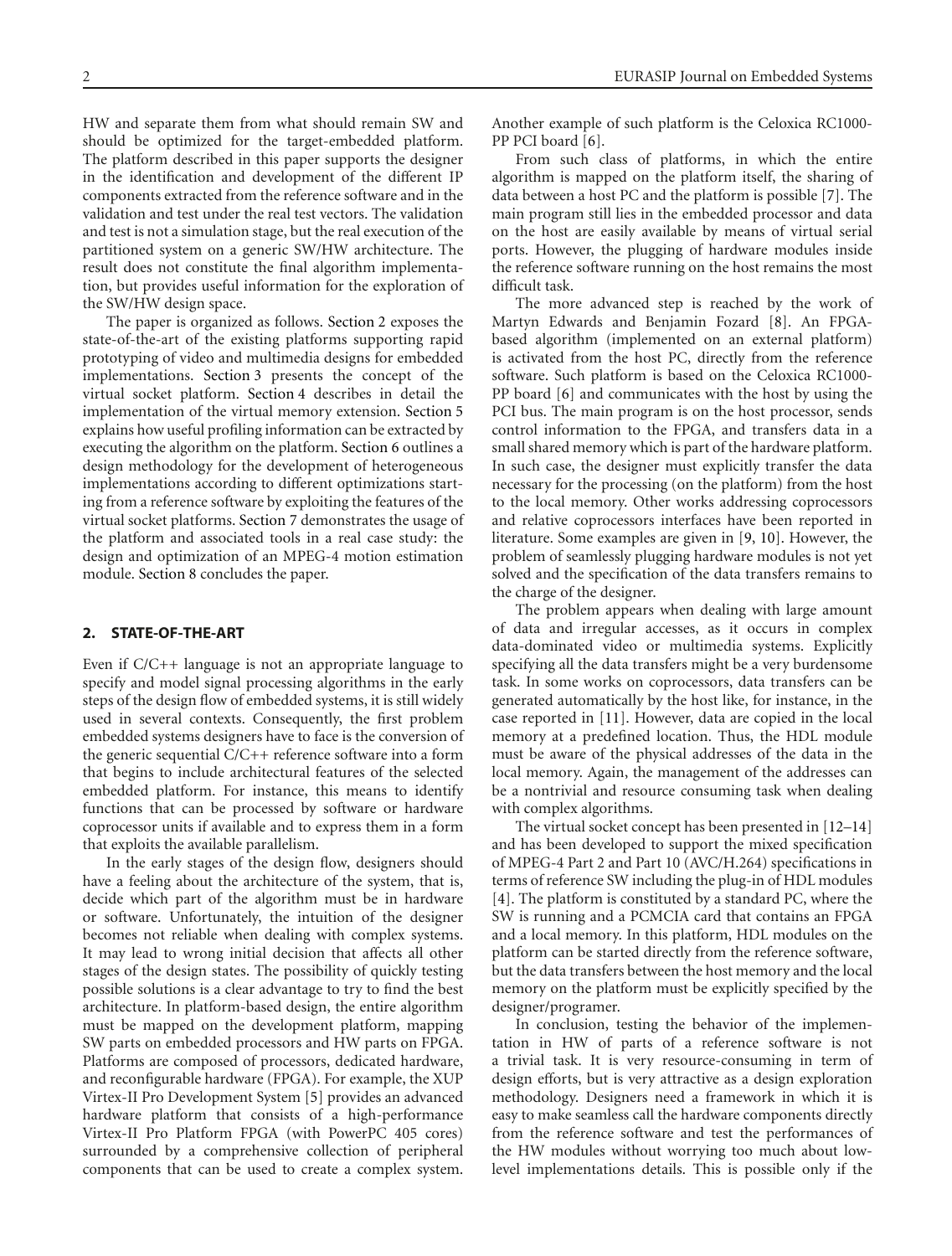hardware components are closely linked to the reference software environment. Some HW/SW codesign platforms can be used to support the algorithm-architecture adaptation methodology [15], but all of them lack a simple procedure capable of plugging seamlessly hardware modules described in HDL within a pure reference software. The problem of the current platforms is that either the memory management is a burdensome task or the call to the hardware modules is done by an embedded processor on the platform.

#### **3. OVERVIEW OF THE VIRTUAL SOCKET PLATFORM**

As a possible solution to the problem described in Section 2, this paper presents an extension of the virtual socket platform [12–14] capable of easily plugging and calling hardware modules directly from the reference software without worrying about the data transfers between the host and the hardware modules. Specifying explicitly the data transfers would not constitute a burdensome task when dealing with simple deterministic algorithms for which the data required by the HDL module are known exactly. Data transfers cannot be explicitly specified in advance by the designer in the case of complex designs, where design tradeoffs are much more convenient and viable than worst case designs. The idea is not to build a final embedded system because the underlying hardware used in the platform (wildcard and PC processor) is very different from the hardware components of the platform used for a real implementation. The idea is to provide a framework to transform seamlessly C/C++ reference software into a mixed HW/SW representation (C/C++ and VHDL). The step-bystep transformation method is especially interesting when dealing with large reference software packages composed of several tens of thousand lines of codes. The work described here allows the designer to transform step by step a large reference software package into a mixed HW/SW without worrying about data transfers between the software and hardware environments.

Given a reference software and a given partitioning between SW and HW, so as to test each HW candidate module separately, the designer executes some parts of the reference algorithm using the host processor and runs the HW module on the virtual socket platform which is the implementation support for the hardware. So as to easily handle such mixed HW/SW specifications, it is very convenient that the HDL module and the C/C++ functions have access to the same user memory space. This latter is part of the host software and contains all the data to be processed. Such host memory space is trivially available by the processor which executes the reference software, but it is much less evident for the virtual socket platform which is the support for the HW modules and lies on the FPGA.

The extension consists in adding virtual memory capabilities to enable automatic data transfers between the host, running the SW part and the platform, running the HW modules. Thus, a portion of software reference code can be easily replaced and executed by an HDL module without the need of specifying any data transfer explicitly. HDL modules are started directly from the reference software.



Figure 1: Relations between the unified virtual memory, the reference software algorithm, and the HDL module.

Having a shared memory-enforced by a cache-coherence protocol—between the host PC running, the SW sections, and the platform running HW modules—avoids the need of specifying explicitly all the data transfers. The clear advantage of this solution is that the data transfer needed to feed the HDL module can be profiled so as to explore different memory architecture solutions. Another advantage of such direct map is that conformance with the original SW specification is guaranteed at any stage and the generation of test vectors is naturally provided by the way the HDL module is plugged to the SW section. This platform can help in the design of low-power designs thanks to the profiling of data transfers [16] and enable algorithm-architecture codesign methodology to build complex multimedia systems [17].

#### *3.1. Principle*

Figure 1 illustrates the principle of the platform with its extension and shows the interactions between the unified virtual memory (6), the reference software (1), and an HDL module (4).

For a given algorithm described in a mixed C/C++ and HDL form (1), the software parts are executed by the host processor (5). The hardware parts are executed by the HDL modules described in VHDL (4) implemented on the FPGA. In the original version of the platform [12–14], hardware modules only have access to the local memory on the platform and all the data transfers from the host to the local memory have to be explicitly specified in advance by the designer. It is needless to underline how difficult this task can become when the designer deals with complex signal processing algorithms such as MPEG video codecs. Such operations can be especially error prone when the volume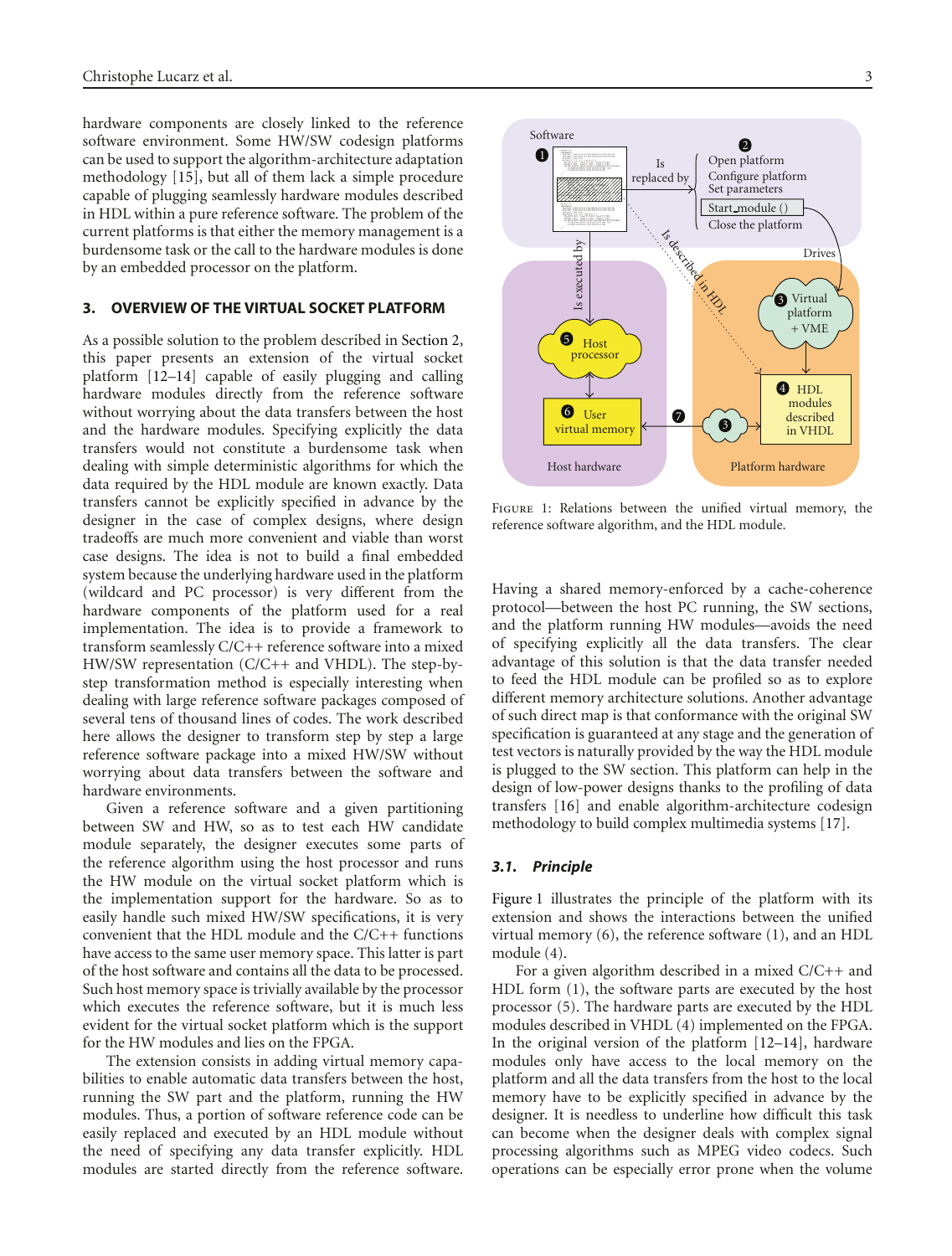of data is large compared to the small size of the local memory. With the extension, the HDL modules (4) on the FPGA and the C/C++ functions (1) on the host processor (5) have access to the same user memory space (6). The part of C/C++ code of the reference software the designer intends to execute in hardware is replaced by the hardware call function  $(2)$ . The Start\_module  $($   $)$  function drives the virtual socket platform and its extension (3) to trigger the execution of the HDL module (4). The platform (3) manages the data transfers between the main memory (6) and the local memory on the platform (3-4).

# *3.2. Architecture of the platform*

The virtual socket platform is composed of a PCMCIA card and a set of software libraries in C to enable communications between the PC and the platform. The PCMCIA card contains an FPGA, memories, and an interface for the host computer (PC). The virtual socket platform handles the communications between the HDL modules implemented on the FPGA on the PCMCIA card and the host PC. Figure 2 shows the connections between the HDL modules, the host PC, and the virtual socket platform. The virtual memory extension comprises the window memory unit (WMU) and the virtual memory controller (VMC) hardware blocks and a software library (virtual manager window) not represented on the figure.

The extension is capable of automatically handling the data transfers and is implemented with three components. The window manager unit (WMU) hardware module translates virtual addresses into physical addresses. The virtual memory controller (VMC) hardware module is a kind of switch in order to manage two different modes: the original and virtual modes. These modes correspond to the type of access the HDL module asks for. If the HDL module sends a physical address, the explicit mode is active. This mode is the one implemented in the original platform. For further detail, the reader can refer to [12–14]. If the HDL module sends a virtual address to the virtual socket platform, the virtual mode is active. In the virtual mode, the cache-coherence protocol guarantees the coherency between the main and local memories. This protocol is implemented in the window manager unit (WMU) using a translation lookaside buffer (TLB) in cooperation with the virtual manager window (VMW) software library. The designer is free to choose one of the two modes for requesting data from the HDL module.

# *3.3. Integration of an HDL module into the platform*

The platform supports the call of an HDL module from the reference software running on the PC. The first part explains how such a call is written inside the reference software. The second part explains how the VHDL code from the designer must be inserted in the platform.

# *3.3.1. Call of the HDL module from the reference software*

the segment of C code of the reference software the designer wants to execute in hardware using a specific module

is replaced by the hardware call function with optional parameters to configure the module. The hardware call function is composed of the following simple steps.

- (i) *Open and configure the platform*: the designer configures the platform by using the Platform  $_$  Init () and VMW \_ Init () functions from the virtual socket API and VMW API.
- (ii) *Parameters*: the designer sets a given number of parameters needed for the configuration of the HW module. Sixteen parameters are available for each HW module.
- (iii) *Start of the HDL module*: the HDL module is started with the Start\_module () function which sends first the parameters to the HDL module and then triggers the execution. This function is part of the VMW API. During the execution, the module sends requests to the platform to obtain data. These requests are treated by the virtual socket platform and the virtual memory extension to feed the HDL with the correct data coming from the unified virtual memory.
- (iv) *Close the platform*: when the entire job is finished, the platform is closed.

The hardware call function is shown as in Algorithm 1.

# *3.3.2. The wrapper around the hardware module*

the designer intends to test a hardware module corresponding to a piece of reference software. This hardware module has specific inputs and outputs. Around this hardware module, a wrapper provides the link between the hardware module and the virtual socket platform. Such wrapper is connected to the virtual socket platform with the standard interface and to the hardware module under test with its specific inputs and outputs. The wrapper appears as a finite state machine (FSM) and feeds the hardware module with data coming from the virtual socket platform through the standard interface. The wrapper is specific to each hardware module under test because only the designer knows how to feed the data into this hardware module. The FSM must respect the constraints of the hardware module in terms of data and timing. Consequently, there are several ways to integrate the hardware module into the platform.

- (i) Designers can use FIFO in front of the module to test the true performances of the hardware module. FIFOs are necessary to avoid that the hardware module waits for data. Using the profiling feature of the platform, designers can test the performances of the module.
- (ii) Designers can connect directly the interface of the platform to the inputs and outputs of the hardware module in order to test the functionality. Thus, the profiling tool indicates at which moment the data are accessed. In this case, the hardware module under test must be able to wait for data at their inputs.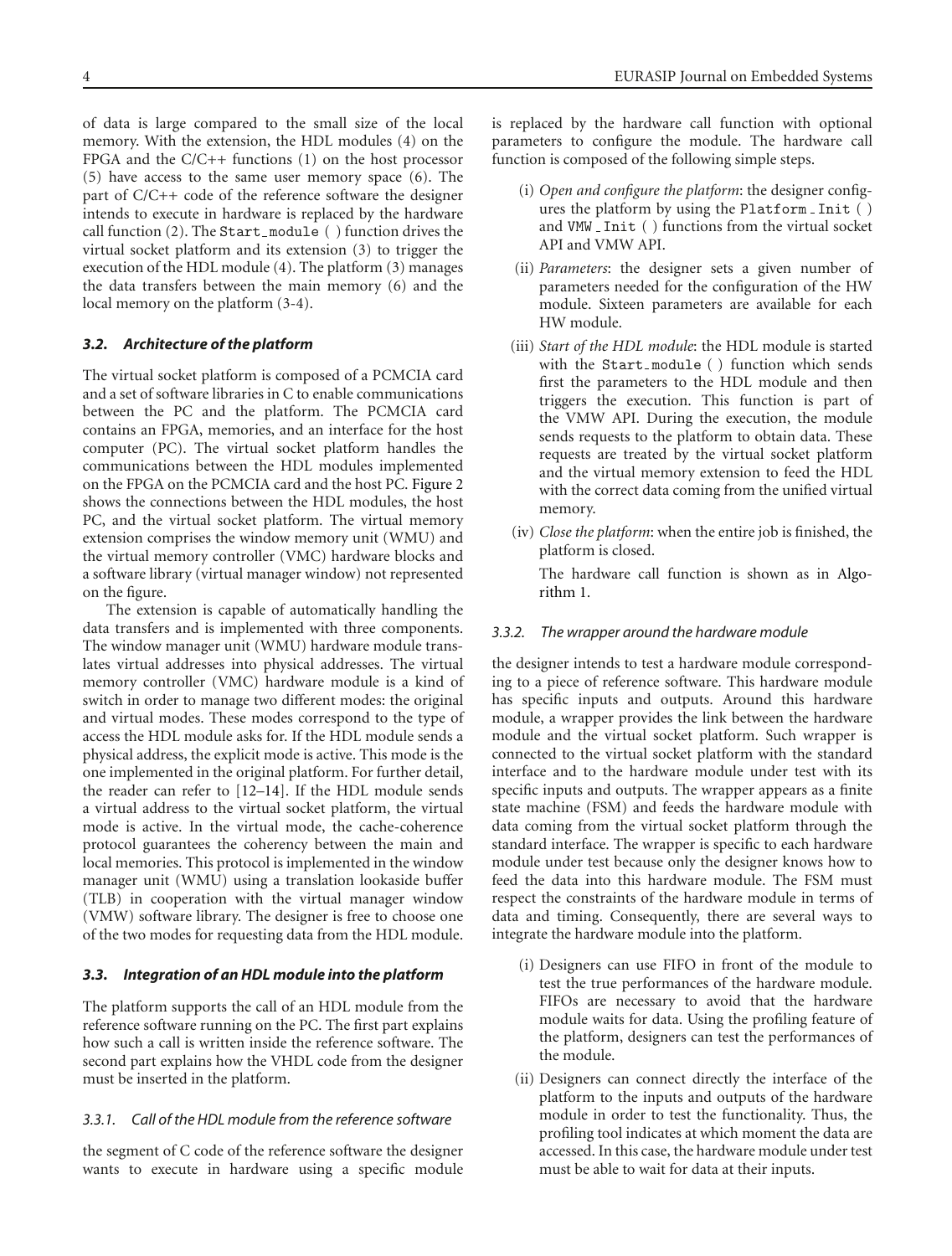

Figure 2: Overview of the virtual socket platform.

```
int main (int argc, char ∗argv []) {
/∗ [··· ] Reference Software Algorithm stops here ∗/
/∗ Beginning of the HDL module calling procedure ∗/
/∗∗∗∗∗∗∗ OPEN AND CONFIGURE THE PLATFORM ∗∗∗∗∗∗∗/
  Platform _ Init ();
  VMW Init () ; // Virtual Memory Extension
/∗∗∗∗∗∗∗ PARAMETERS ∗∗∗∗∗∗∗/
  Module Param \ldots nb \lceil param = 4; // number of parameters Module Param \lceil 0 \rceil = 4; // parameter 1
  Module Param \text{Param} [0] = A; // parameter 1<br>Module Param \text{Param} [1] = B; // parameter 2
  Module Param \text{Param} [1] = B; // parameter 2<br>Module Param \text{Param} [2] = C; // parameter 3
  Module Param \text{Param} [2] = C; // parameter 3<br>Module Param \text{Param} [3] = D; // parameter 4
  Module Param. Param [3] = D;
/∗∗∗∗∗∗∗ HDL MODULE START ∗∗∗∗∗∗∗/
  Start_module (1, &Module Param) ;
/∗∗∗∗∗∗∗ CLOSE THE PLATFORM ∗∗∗∗∗∗∗/
                                // Virtual Memory Extension
  Platform _ Stop (); // Virtual Socket
/∗ End of the HDL module calling procedure ∗/
/∗ [··· ] the Reference Software Algorithm continues ∗/
}
```


Figure 3 illustrates the links between the wrapper, the virtual socket platform, and the hardware module under test. In order that a hardware module can be tested using this platform, minor constraints need to be considered.

- (i) The HDL module must have a start process signal as an input to trigger its execution.
- (ii) The HDL module must have a process finished signal as an output to indicate when the module finishes.
- (iii) In the case where the designer tests the functionality of the module, this latter must accept latencies, the

time for the data to come from the main memory through the virtual memory mechanism.

(iv) In the case in which the designer tests the performances of the module, the wrapper must contain FIFOs at the inputs and outputs so that the hardware module does not presents latencies.

# **4. IMPLEMENTATION OF THE VIRTUAL MEMORY EXTENSION**

This section describes the implementation of the virtual memory extension (VME) based on the original virtual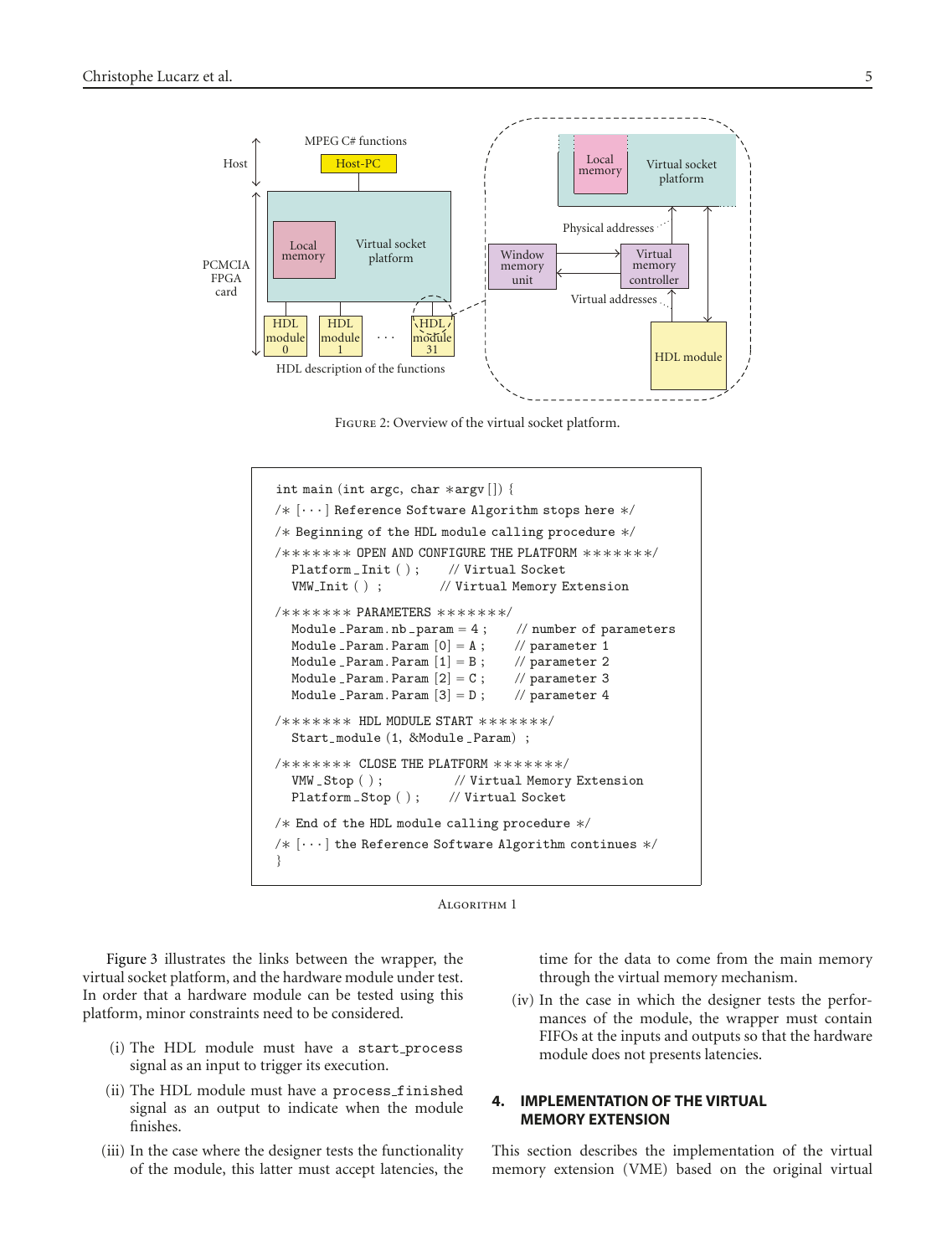

FIGURE 3: The HDL module comprises a wrapper and the hardware module under test.

socket platform. The first and second parts describe the window manager unit (WMU) and the virtual memory controller (VMC) hardware modules, respectively. A third part describes the virtual memory window (VMW) software library. Finally, the last part explains in detail how the virtual memory extension operates.

# *4.1. The window manager unit (WMU) hardware module*

The WMU is a component designed by Vuletić et al. [18]. It translates a virtual address into a physical address and is the main component responsible for the cache-coherence protocol, maintaining memory coherence between the main memory of the host and the local memory on the platform. In our framework, the virtual addresses refer to the unified virtual memory space  $((6)$  in Figure 1) and the physical addresses refer to the local memory on the platform (see left part of Figure 2). The WMU is composed of one major element: the translation lookaside buffer (TLB) which is built with a content addressable memory (CAM). It stores the status of the data of each page. When a virtual address inputs the WMU, this latter is translated into a physical address. This latter is composed of an offset and the page number (among the 32 pages available). The offset corresponds to the location of the data in a given page. If the CAM search yields a match between the page number of the physical address and an entry of the CAM, it means that the data are already present in the local memory. If no match exists, the VMW library will intervene in order to copy the data required and write the new entry in the page table in the TLB.

# *4.2. The virtual memory controller (VMC) hardware module*

The VMC manages the two available modes: the virtual and explicit modes. In the virtual mode, the virtual addresses must be translated into physical addresses. Additional operations must be done compared to the original protocol (the

address translation, e.g.). The VMC intercepts some signals in the standard interface between the HDL module and the platform and sends these signals to the WMU which executes the translation of the addresses. The signals intercepted by the VMC are the address, the count (amount of data requested by the HW module), and the strobe signals.

# *4.3. The virtual memory window (VMW) software library*

The VMW library is built on top of the FPGA card driver (wildcard II API), the virtual socket API developed by Yifeng Qiu and Wael Badawy (based on [12, 13]), and the WIN32 API. The VMW library is in charge of transferring the data from the main memory of the host to the local memory on the platform. The WMU raises an interrupt when such a transfer is necessary. In this case, the VMW fills the pages of the local memory with the requested data coming from the virtual memory. The local memory is composed of 32 pages of 2 kB. When the data on the local memory is dirty and must be replaced by new data, the old data are copied back in the main memory.

# *4.4. Mechanism*

The goal of the virtual memory extension is to support the direct access of HW modules to the software virtual memory space located on the host PC. The HDL module can ask for four types of access.

- (i) Read data from the local memory on the platform.
- (ii) Write data to the local memory on the platform.
- (iii) Read data from the unified virtual memory space on the host.
- (iv) Write data to the unified virtual memory space on the host.

The first two requests belong to the *explicit mode* in which the HDL module sends physical addresses (relative to the local memory). This mode is already implemented in the original version of the platform. It will not be detailed in this paper, the reader can refer to [12–14] for further information.

The last two requests belong to the *virtual mode* in which the HDL module sends virtual addresses (relative to the unified virtual memory). In the virtual mode, the addresses are the one of the data in the unified virtual memory space. In other words, it enables the HDL module to have a transparent access the host memory.

The following paragraphs explain in more details how data in the virtual memory of the host is accessed from the HDL without any intervention of the designer. The protocol to write and read in the unified memory space are very similar and for the sake of clarity, only the read protocol is described.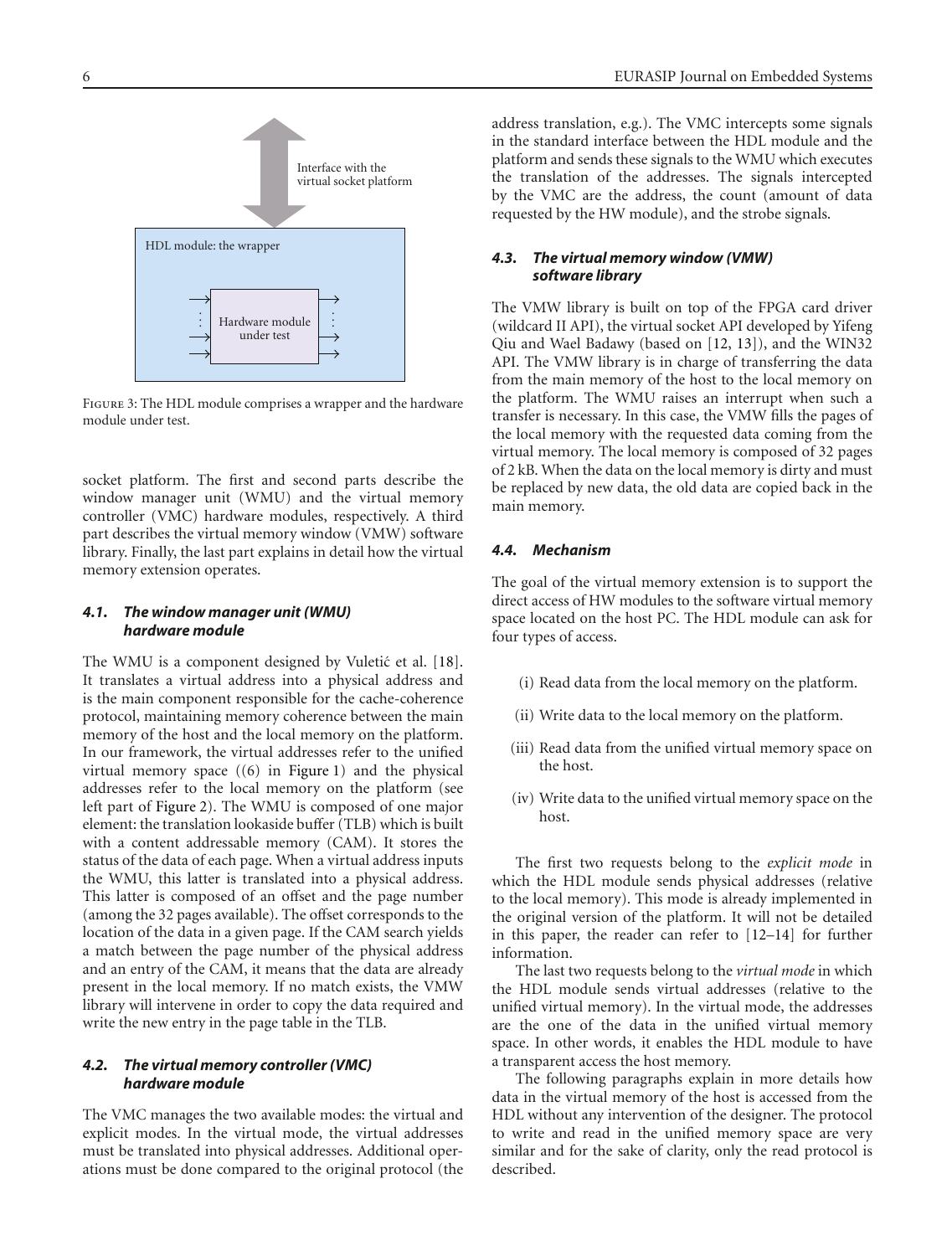#### *4.4.1. Send the pointers*

the piece of reference code the designer wants to execute in hardware is replaced first by the hardware call function (see Section 3.3.1) in order to call the hardware module. This latter needs data to work and the designer must specify which data must be used. Pointers of the data are sent to the HDL module by using parameters. For example, if the HDL module needs two images as input, the designer specify the pointers to the images using the parameters in the hardware call function as in Algorithm 2.

When the execution of the hardware module is triggered with the Start\_module () function (part of the hardware call function), the wrapper of the HDL module receives the parameters (pointers) because it is the wrapper which is connected to the virtual socket platform (see Figure 3). According to these pointers, the wrapper can generate the requests to the virtual socket platform to get the data.

#### *4.4.2. The requests of the module*

the wrapper can generate the requests (i.e., the addresses) from the pointers it just received. The way the requests are done depends on how the data must be inputted in the HDL module. In image processing, for example, there are different ways to read an image, raster or blocks. If the HDL module needs a raster format, the wrapper sends the necessary requests in order that the data received from the platform are in a raster format. The HDL module can send either an explicit or a virtual request, that is, physical addresses or virtual addresses. The use of the two modes is further detailed in Section 6. The wrapper uses the existing protocol of communication with the virtual socket to make the requests (explicit or virtual). A read request consists in asserting the following signals of the interface.

- (i) hw\_mem\_hwaccel: number of the hardware module.
- (ii) hw\_offset: read address.
- (iii) hw count: number of data to read.
- $(iv)$  memory  $\_$  read: strobe signal of the request.

A write request consists in asserting the following signals of the interface.

- (i)  $hw_{\text{mem}}$  hwaccel1: number of the hardware module.
- (ii) hw\_offset1: write address.
- (iii) hw count1: number of data to write.
- $(iv)$  output  $\textcolor{red}{\perp}$  valid: strobe signal of the request and the data.

#### *4.4.3. Mode management*

according to the type of request sent by the module, the VMC will send the address, count, and strobe signals to the WMU or not. If the request is explicit, the signals go directly to the virtual socket platform and this latter sends the data to the HDL module according to the initial protocol in the original platform (see [12–14]). But if the access is virtual, the requested address is virtual and it must be translated into a physical address so that the platform can send the corresponding data to the HDL module. The WMC catches some signals from the standard interface and sends them to the WMU which translates this virtual address into a physical one.

#### *4.4.4. The translation of the address*

the WMU receives a virtual address from a HDL module through the VMC. The WMU translates this virtual address into a physical address. The translation mechanism is illustrated in Figure 4.

The virtual address is 32 bits long. The page offset is 11 bits long because the size of a page in the local memory is 2 kb. Thus, the pattern to be translated is a word of 21 bits. The translation consists in simply replacing the pattern by a page number, knowing that the replacement strategy is FIFO. The first request of the HDL module is going to result in a miss because there is no data in the local memory yet. Thus, the VMW will fill the first page of the local memory with the requested data from the main memory. When the WMU detects a new missed request, the second page of the local memory is filled, and so on. When the 32 entries are complete, the first page is used again; it is an FIFO strategy. If the status of this page is dirty, the VMW will copy back the data to the main memory before replacing the old data by the new one.

Once the address is translated, the WMU checks if the data corresponding to the virtual address is already present in the local memory on the platform. If yes, the WMU sends the corresponding physical address to the virtual socket platform. If not, the WMU raises an interrupt and asks the VMW to copy the requested data in the local memory. The platform knows if the requested data is already present in the local memory thanks to the cache-coherence protocol which guarantees the coherence between the main memory and the local memory. The check is done by verifying the status of the data contained in the local memory thanks to the TLB/CAM (see Section 4.1).

#### *4.4.5. The automatic transfer of the data*

if the WMU raises an interrupt, the requested data in the main memory corresponding to the virtual address is copied in the local memory. The VMW library transfers all the data between the main memory (the unified virtual memory) and the local memory. The collaboration of the WMU and the VMW implements a cache-coherence protocol. This latter keeps the status of the data of the local memory on the platform.

- (i) Dirty: data copied on the local memory and modified by the HDL module.
- (ii) Valid: data copied on the local memory and not modified by the HDL module.
- (iii) Invalid: no data copied at this address.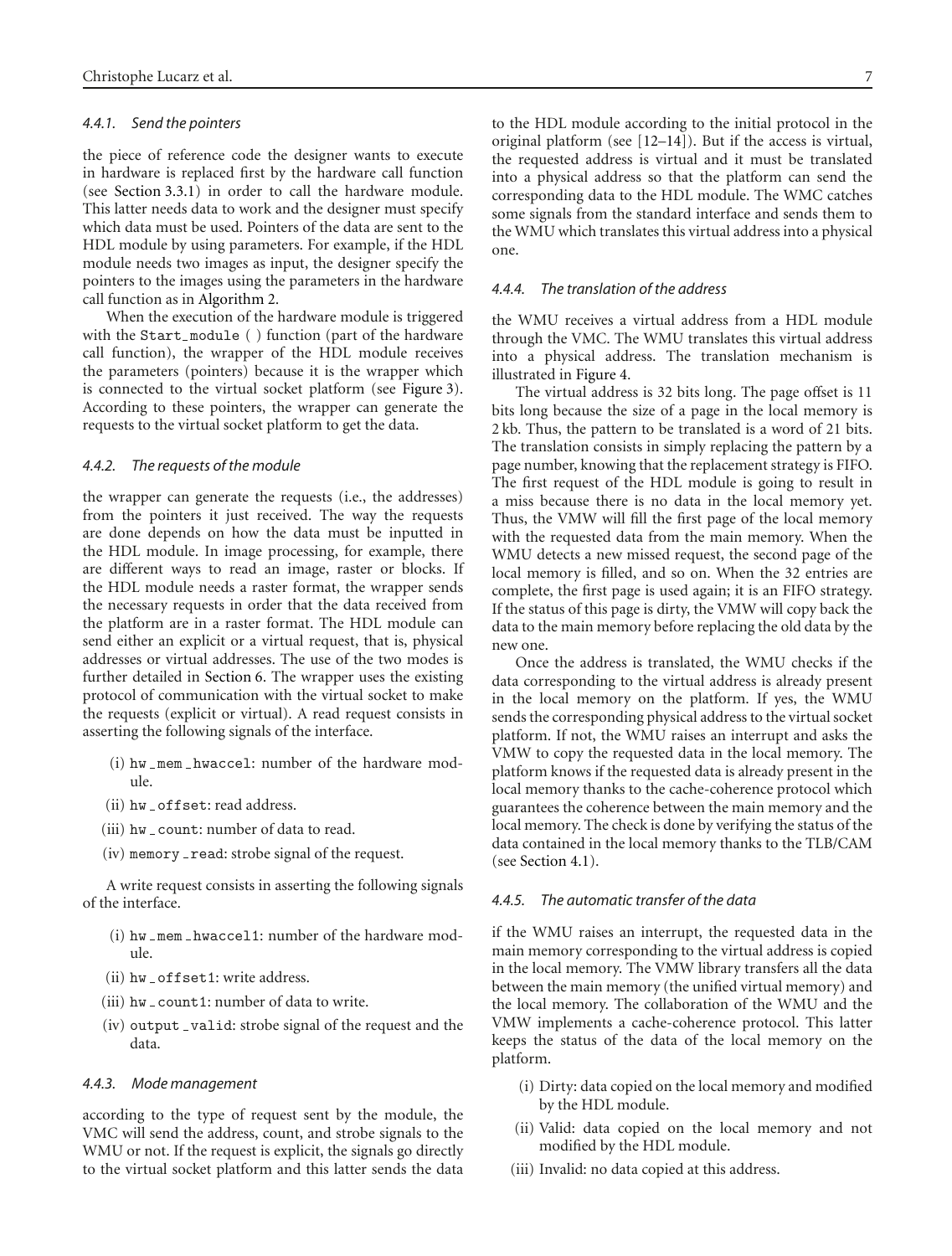```
Module Param . nb param = 2 ; // number of parameters
Module Param . Param [0] = &img1 ; // pointer to image no. 1
Module Param . Param [0] = &img2 ; // pointer to image no. 2
```
ALGORITHM 2



Figure 4: The translation of a virtual address into a physical address.

#### *4.4.6. Answer to the request of the module*

when the data has been transferred, the WMU sends the corresponding physical address to the virtual socket platform which sends the data (which are now in the local memory) to the HDL module. When the job of the HDL module is entirely finished, the data processed by the HDL module are copied back in the host memory in order that the reference software can continue running with updated data, created and/or modified by the execution of the HDL module. Thanks to the VME, the data are updated without any intervention of the designer.

Finally, from the designer point of view, using the virtual memory extension, the whole process of data transfers is completely transparent. The only issue the designer has to care for is to generate the virtual addresses accordingly to the data contained in the host memory space. The whole task of transferring data to local memory is done by the platform and its software support.

#### **5. PROFILING FEATURES**

Once the HDL module is correctly called by the reference software and executed on the platform, it would be interesting to get useful information on the execution of the hardware module. The profiling feature of the platform can provide such information by recording the data accesses between the HDL module and the virtual socket platform. Since in the field of signal processing, algorithms are essentially data driven, optimizing the data transfers between the different components is crucial for such signal processing systems. Data transfers provide also a relevant contribution

to the overall power dissipation in embedded systems. Consequently, these transfers must be carefully optimized in order to be successful in low-power designs.

Table 1 is an example of profiling information given by the platform. The column **Rd/Wr** indicates if the request of the module is a read (r) or a write (w). The column **Addr** contains the address of the data requested by the module. The column **Count** indicates how much data is requested by the module from the address specified in the previous column (kind of a burst). The column **Clk** indicates at which clock cycle the request appends. The origin corresponds to the time at which the module begins its processing. The column **event** indicates the type of event happening. "v" corresponds to a virtual access, "o" corresponds to an explicit access, and "d" indicates the end of the job of the HDL module.

The example corresponding to Table 1 consists of copying 1000 dwords from one place in the main memory to another place in the same memory. The HDL module asks for reading 255 data from the address  $0 \times 366408$  of the main memory. Once the HDL module received the data, it copies them to the new place in a main memory by asking for a writing request at address  $0 \times 3673D8$ . The 1000 dwords are copied by sets of 255 dwords. Each virtual access requests a time overhead. In virtual mode, each virtual access requests 4 cycles. Therefore, between a read and write operations 1024 cycles are requested. The time (derived from the clock cycles information) recorded by the platform is the time at which the HDL module asks for data. When a request is sent by the hardware module to the platform, the time is "stopped" until the platform answers and data are inputted in the HDL module. Thus, the profiling tool does not take into account the time taken by the platform to feed the HDL module with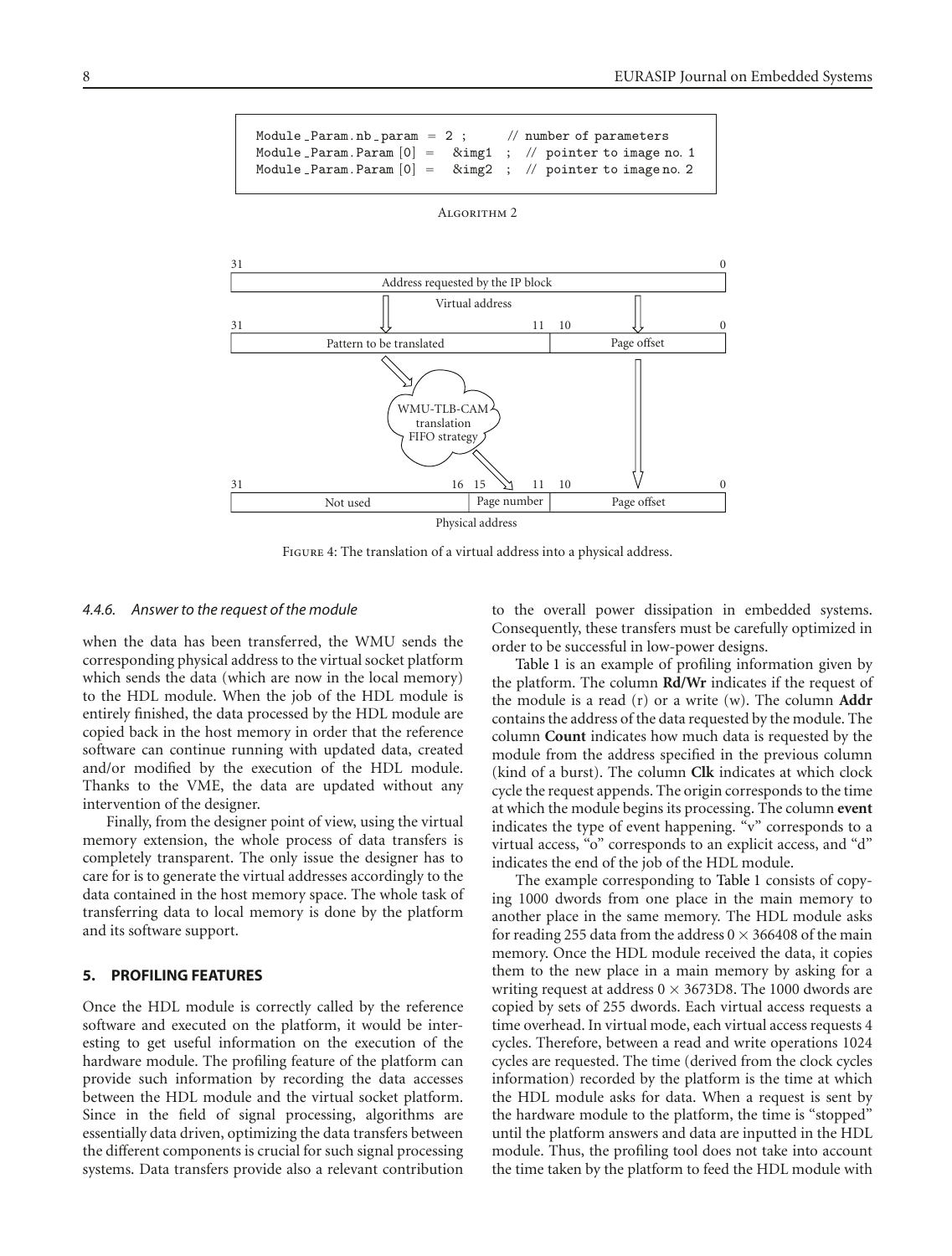| Rd/Wr | Addr. (hex) | Count | Clk      | Event                   |
|-------|-------------|-------|----------|-------------------------|
| r     | 0x366408    | 255   | $\theta$ | V                       |
| W     | 0x3673d8    | 255   | 1024     | v                       |
| r     | 0x366804    | 255   | 2048     | v                       |
| W     | 0x3677d4    | 255   | 3072     | V                       |
| r     | 0x366c00    | 255   | 4096     | v                       |
| W     | 0x367hd0    | 255   | 5120     | V                       |
| r     | 0x366ffc    | 239   | 6144     | V                       |
| W     | $0x367$ fcc | 239   | 7168     | $\overline{\mathbf{V}}$ |
|       |             |       | 8192     | d                       |

TABLE 1: Example of profiling information given by the platform.

the requested data. It is as if the data arrived immediately after the request. However, the time elapsed for the data transfer from the local memory to the module is taken under account. The profiling tool aims at studying how the HDL modules asks data and not how it communicates with the rest of the system because the architecture of the platform will never be implemented in a real embedded system.

The profiling feature is implemented in hardware (WMU) and in software (VMW). The WMU raises interruptions for each data transfers between the HDL module and the virtual socket platform. The VMW library handles these interruptions and records the profiling information in a simple text file. It catches the information presented in Table 1.

#### **6. DESIGN METHODOLOGY**

#### *6.1. Objectives*

The main goal of the virtual socket platform and its extension is to ease the communications between an SW environment (i.e., a PC) and an HW module (i.e., an FPGA) for the rapid evaluation and profiling of IP blocks derived from a reference software specification. These IP blocks are supposed to be used in the final implementation. In other words, this platform is a support in the process converting large C/C++ reference software packages into mixed HW/SW description/implementations. A step-by-step approach is the methodology adopted so as to reach the desired final implementation. By using the virtual memory extension, the data transfers between the SW environment and the HW modules are handled automatically. If the designer desires to convert entirely the reference software into a hardware implementation, he can replace step-bystep pieces of the C/C++ code with HW modules and proceed with this approach until the entire SW algorithm is converted and integrated in hardware. If the designer desires to target the conversion to a mixed representation of the reference software, he can stop at any intermediate step. Section 7 describes a methodology based on the profiling features of the virtual socket platform to reach optimized implementations.

#### *6.2. Methodology*

Figure 5 illustrates the different steps of the proposed methodology.

The *first step* (called "*Building the module*") consists in partitioning the C/C++ reference software into software and hardware partitions. The methodology that identifies these partitions is not the scope of this work and is not further discussed here. The second task consists in writing the hardware modules in HDL. This can be done manually or by using any other C to HDL tools and methodologies, according to the preferences of the designer. The third task consists in inserting the HW module by replacing the corresponding code by the hardware call function (see Section 3.3.1) with parameters if necessary (e.g., the virtual addresses of the data used by the module). The HDL module must be also wrapped in order to satisfy the communication protocol with the platform (see Section 3.3.2).

The *second step* (called "*Conformance tests*") consists in checking the conformance of the hardware module with respect to the reference software. The equivalency of the  $C/C++$  and HW modules is checked relying on the virtual socket platform and the virtual memory extension in the virtual mode. The virtual memory feature simplifies the conformance tests procedures because the designer does not have to care about the data transfers between the main memory and the local memory because this stage is guaranteed by the platform. The conformance check is done by comparing the results generated by the reference software and the HW module. Such verification is done directly in the reference software environment. No profiling is needed at this step because the designer only checks the conformance of the module and not its performances.

The *third step* (called "*Optimization*") consists in optimizing the HW module by using the virtual mode and the profiling features of the platform. The designer can grasp an overview of the data transfers exchanged between the platform and the HW module. The way data are accessed can be the object of further optimization steps. Updates of the internal algorithm of the module can affect the way data are accessed, the amount of requested data and the timing at which the transfers are done. This phase helps the designer to refine the HDL code of the HW module. Using the support provided by the virtual memory extension, the designer can forget about the data transfers between the reference software and the HW module and has only to specify to the module the virtual addresses of the data used by the module. According to the profiling results, the designer faces different cases. The time elapsed for the data transfers and the processing time can be measured by the platform. According to these values, three cases are possible.

- (i) Transfers *<* computations: the processing is too long compared to the data transfers. The optimization effort must focus on the processing in order to reduce the processing time.
- (ii) Transfers = computations: the system is balanced. While the transfers occur, the processing is executed. When this latter finished, a new set of data is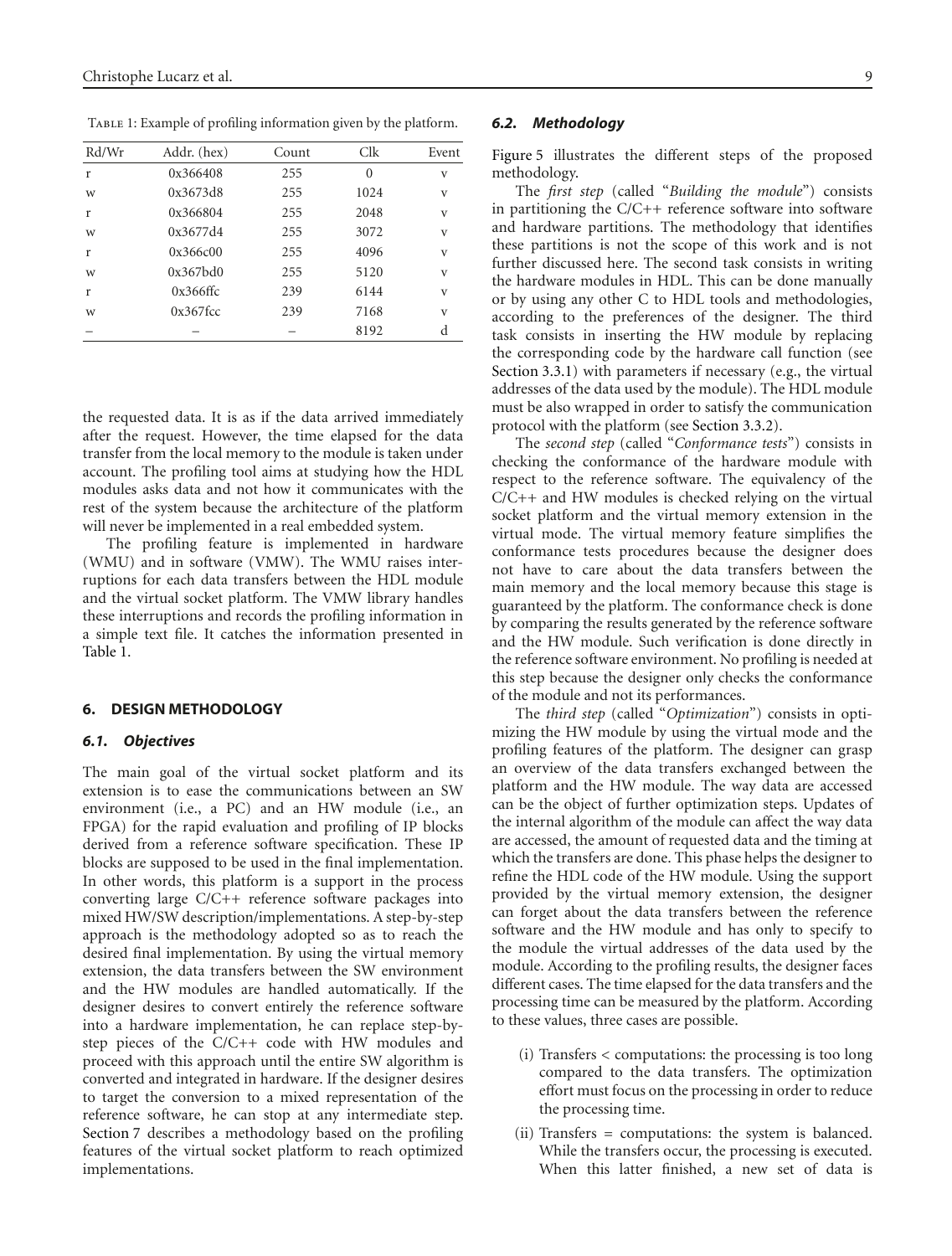

Figure 5: Flow chart representation of the design flow steps using the virtual socket platform.

immediately available at the same time. There is no loss of efficiency.

(iii) Transfers *>* computations: the module is waiting for data. The designer can choose either to reduce the amount of data used by the module or to implement an equivalent processing that is slower (by adding algorithmic complexity so as to get better results if possible and convenient) or by reducing resource usage or power dissipation whenever appropriate.

According to the overall design policy of the system, the designer can take appropriate design decisions by analyzing profiling results given by the platform. Either the design fills

the requirements and the designer continues with the last step, or the design does not fill the requirements and he modifies the module until it is satisfactory (iteration of the third step).

Once the design is satisfactory, the designer can enter the *fourth step* (called "*Adaptation*"). This step consists in adapting the HW module to a real target platform. The explicit mode is used at the place of the virtual mode. At this step, the data exchanged by the HW module and the platform are well-defined. Data transfers are expressed explicitly using physical addresses. At the end of this step, the HW module sends physical addresses, relative to the final implementation design.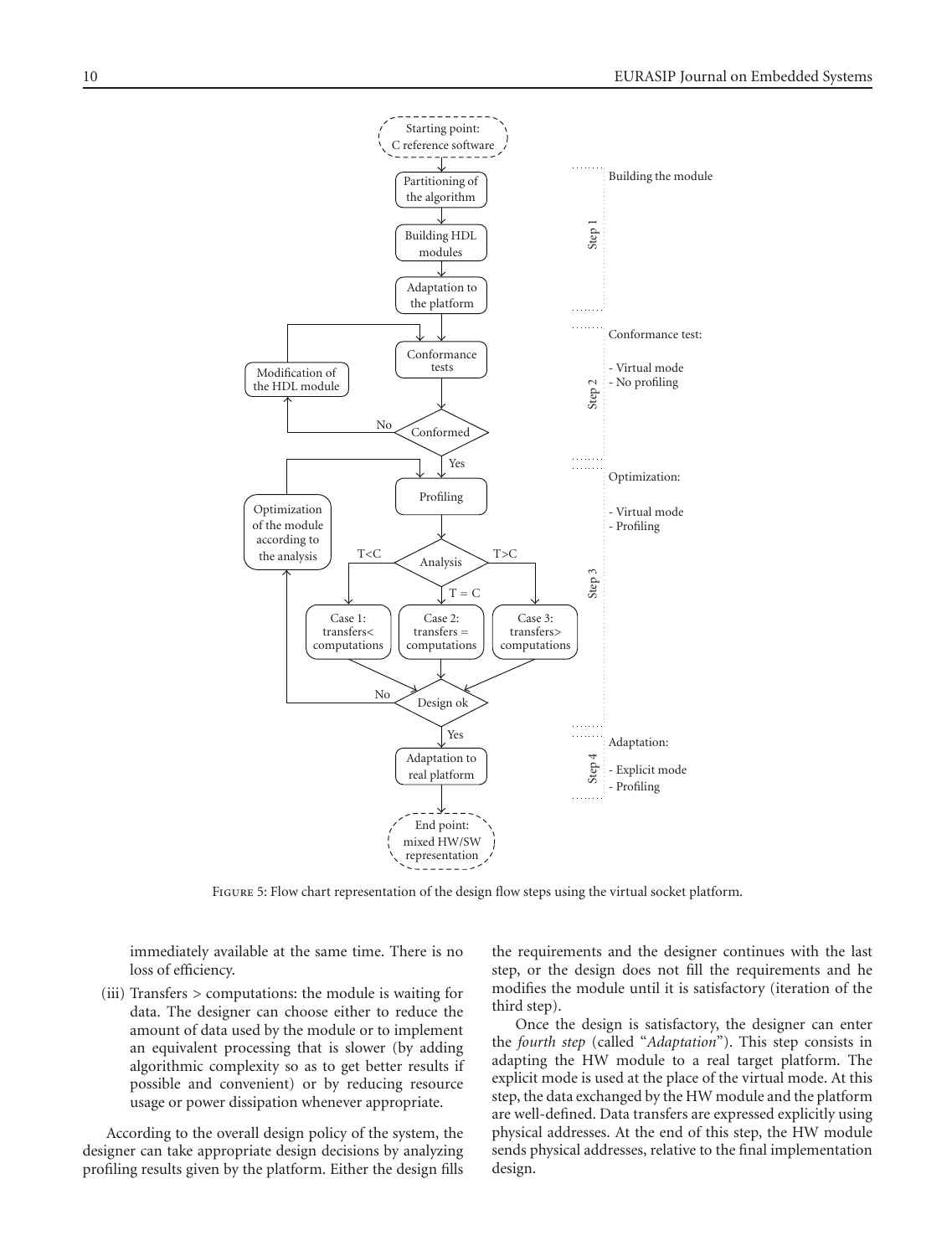# **7. CASE STUDY: DESIGN OF AN MPEG-4 MOTION ESTIMATION MODULE**

This design case intends to show how the virtual socket platform can be used to explore algorithmic/architecture tradeoffs so as to achieve the highest possible performances under bandwidth and processing constraints. In this context, an example of the implementation of a motion estimation with a reduced search strategy HW component is developed. The platform structure, and the processor possibilities, represents a real advantage for the effective implementation of a reduced search strategy algorithm that matches the HW platform capabilities. The performances of an HW block can be considerably increased and optimized using the described methodology and the profiling results obtained by the platform. The profiling information extracted by the virtual socket platform (specifically the timing performance) is investigated by using the virtual memory accesses mode.

#### *7.1. Motion estimation in a video encoding context*

The motion estimation is well known to be the most computation-intensive stage of video coding process and has been the subject of many research works (on both algorithmic and architecture sides) which aim at reducing the implementation complexity. For brevity, we cannot here provide an accurate review of the wide literature on the subject, we suggest referring, for instance, to [19, 20], and their references, for an updated review of the state-of-the-art. We just remind the main families of approaches developed so far.

The first family is the so-called "reduced search algorithms," which aims at reducing the complexity by limiting the measure of the matching criterion to only a (small) subset of candidate vectors in the search window. The key element here is the "intelligence" of the search algorithm that may completely change depending on the requirements of the video coding application (portable video telephony, HDTV for sport events, etc.).

A second family is constituted by the approaches in which the complexity reduction is achieved by using multiresolution searches on subsampled image search windows.

A third approach is to use simplified matching criteria in place of the classical maximum absolute difference (MAD) criterion.

A fourth family of approaches is based on various preprocessing stages that reduce the images to binary images for which simple XOR operations are used for the evaluation of the MAD.

#### *7.2. On the choice of the design case study*

For most of the algorithms, composed of one or more algorithmic elements from the different families sketched above, dedicated optimized implementations using systolic arrays and/or specific data flows handling are needed to achieve effective performances. While a lot of effort has been devoted to developing such reduced complexity solutions (search algorithm plus data flow implementation), much less effort has been devoted to study how to be able to scale the solutions versus the different parameters such as the size of the search window, the available memory bandwidth (that usually is an off-chip memory), and the processing power. Most of the solutions require a close coupling between data flow handling and the dedicated hardware. Nowadays, with the appearance of powerful processors with specialized instruction sets and new families of FPGA with embedded arithmetic for which the MAD evaluation is no longer a difficult burden, some of the reduced complexity solutions presented in the past have lost their interest. Modularity, flexibility to cover the different coding applications, and the possibility of upgrading using the more recent results and improvements are more desirable and possible implementation objectives.

For such reasons in this case study, we focus on architectures that present a wide degree of flexibility and modularity of the different elements versus the various performance and implementation parameters of motion estimation so as to be able to cover different applications ranging from high-quality HDTV up to mobile video. The family of approaches supported is the reduced search algorithms on a specific search window. The recent results, including the comparison with other approaches, have shown that using appropriate (for the video application) reduced search algorithms is possible to achieve optimal coding results [21]. The main idea of the architecture so as to achieve the desired level of flexibility and reprogramability for the search is thus to separate the data access and the matching criterion implementation stages from the intelligence of the algorithmic search. Therefore, the coprocessor architecture, depending on the support platform and matching criterion used, can be programed freely by the user at high level with his preferred intelligent search, exploiting the resource budget in terms of available candidate vectors for each search. The implementation objective of the architecture is not only an efficient hardware implementation not only to speed up matching operations, but also to provide the possibility of randomly matching any area in a search window without any other limitation on the access sequence. The random-block access in the search window is obtained with a specific data flow architecture and address generation strategy. This accelerator has been presented in [19]. The flexibility of the hardware accelerator supports all the different motion estimation modes which appear in the recent extension of the MPEG video standard family such as AVC. The search-window size is parametric so that it can be configured according to the search window size of the profile under consideration or reduced according to the desired application.

#### *7.3. Design flow*

This section describes the application of the proposed methodology supported by the virtual socket platform to the design of the motion estimation module that satisfies the objectives described above. The sections follows the design flow described in Figure 5.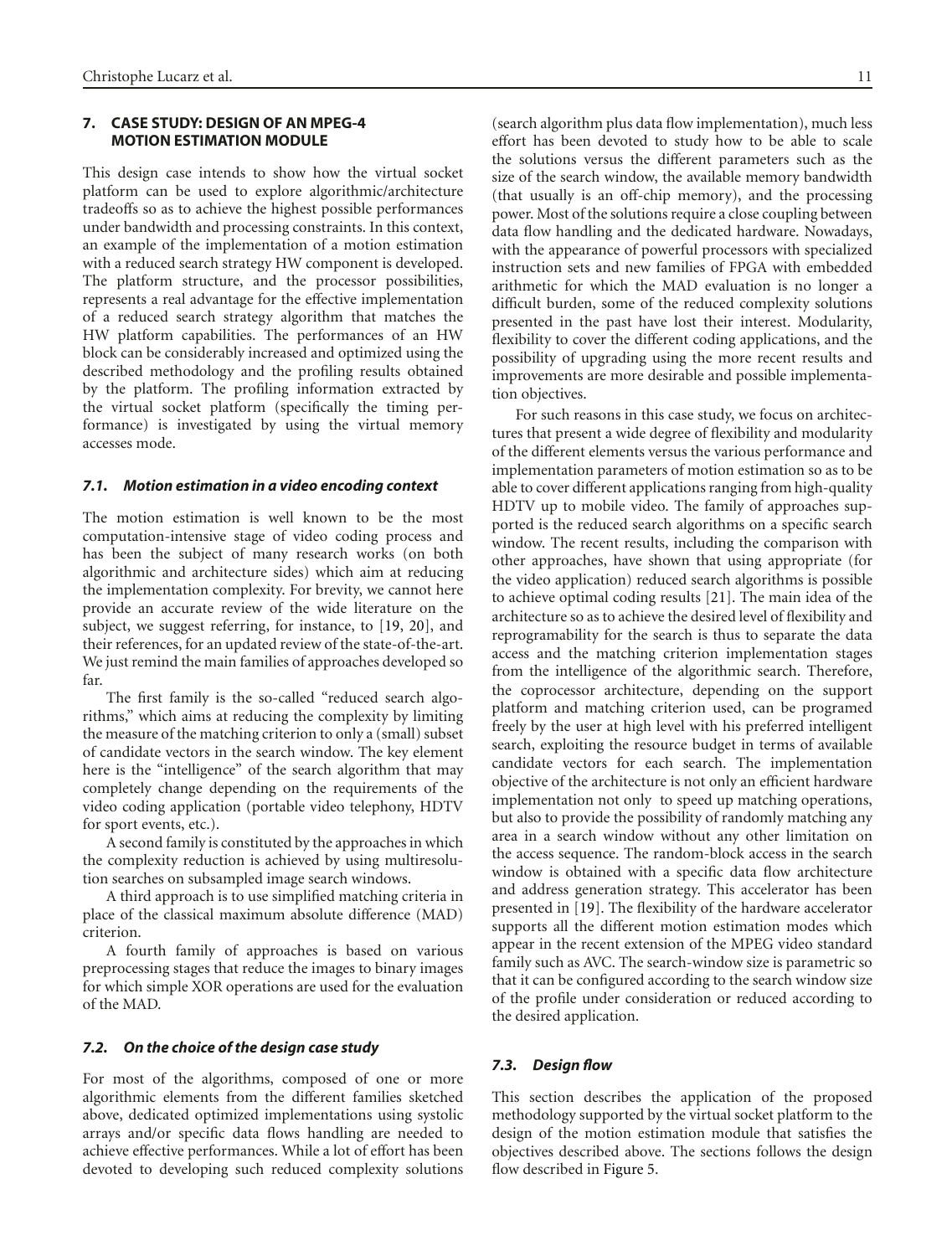

Figure 6: Full-search and reduced-search strategies.

#### *7.3.1. Building the module*

the conception and the integration of the HW accelerator represent the first step of the design flow. Therefore, the first step in the design flow must be the partitioning of the algorithm. The motion estimation takes place in the MPEG encoder, described in the reference software which is the starting point of the implementation. The piece of code relative to the motion estimation process is identified in the reference code, and then implemented. A full-search algorithm is implemented in a first time. The motion estimation process is regular, as illustrated in Figure 6, and all possible positions of the pattern in the search window are searched. In this case, the number of matching depends on the sizes of the pattern and of the search window (i.e., for  $16 \times 16$  pattern and a  $56 \times 40$  search window, 1025 matching are needed). Obviously, with such high number of operations (i.e., *>*1000 matching), the motion estimation represents then the most computation intensive stage of the video encoding. During a matching process, the architecture does not support any interruption. Therefore, the wrapper of the module requests an FIFO memory in front of the data interfaces (input and output). Finally, the HW module is integrated into the platform. The piece of code in the reference software relative to motion estimation is replaced by the hardware call function (see Section 3.3.1). The fundamental information, as the sizes the addresses of the pattern and the search window, is transferred to the HW module through the hardware call function and its parameters structure.

#### *7.3.2. Conformance tests*

since the HW module has been correctly designed and produces the requested results, the second step is completed. The conformance of the module is tested in the complete software environment by testing the results of the reference

TABLE 2: Profiling results for the full-search algorithm.

| Rd/Wr | Addr. (hex) | Count | Clk   | Event |
|-------|-------------|-------|-------|-------|
|       | 0x366408    | 64    |       |       |
| r     | 0x366538    | 560   | 256   | v     |
| W     | 0x362f90    |       | 20950 | v     |
|       |             |       | 20959 |       |
|       |             |       |       |       |

software using the results of the HW module. As far as the results of the HW module are not matching the reference software, the loop must be iterated by debugging and redesigning the module until it is correct. This step can be considered as an HW debugging step, and can complete the common simulation phase.

#### *7.3.3. Optimization—first iteration*

the third step consists in analyzing, profiling, and optimizing the HW module. The profiling results with a full-search methodology are obtained for the implementation setting on a search window with a size of 56  $\times$  40 and 16  $\times$  16 blocks. The frequency of the motion accelerator is 50 MHz. The study of the profiling highlights several aspects. Table 2 shows a fraction of the profiling results for this configuration. At the beginning of the processing, the FIFO receives the input data. The pattern is transferred and followed by the search window. The two first rows of Table 2 represent these two transfers. The data is stored on the hard disk space, therefore virtual accesses are required. The pointers of the pattern and the search window are used by the FSM of the wrapper to generate all the required addresses. As 32 bits (i.e., 4 pixels) are transferred at each access, the pattern and the search window are transferred, respectively, in 64 and 560 accesses. Due to the virtual mode overhead, each access is performed in 4 cycles. At the end of the processing, one write access enables the resulting motion vector to be stored into the output FIFO. The whole processing is completed in 20950 cycles. As the data transfers (pattern and search window) are done in 12480 nanoseconds (i.e., 624 accesses) and the whole matching processing (the 1025 possible matching) is finished in 369000 nanoseconds, the profiling confirms that a simple matching is processed at this frequency in 360 nanoseconds.

Moreover, the profiling results confirm that the processing represents the major part of the require time. With a higher resolution (for HDTV, e.g.), the size of the search window increases and the processing time even more. The processing stage must be improved in priority. Consequently, the search strategy is modified and the HW module modified.

#### *7.3.4. Optimization—redesign*

the architecture refinements are applied to implement a reduced search algorithm so as to decrease the processing time of the module.

Contrary to the full-search strategy, a reduced search aims at minimizing the number of matching, in this variant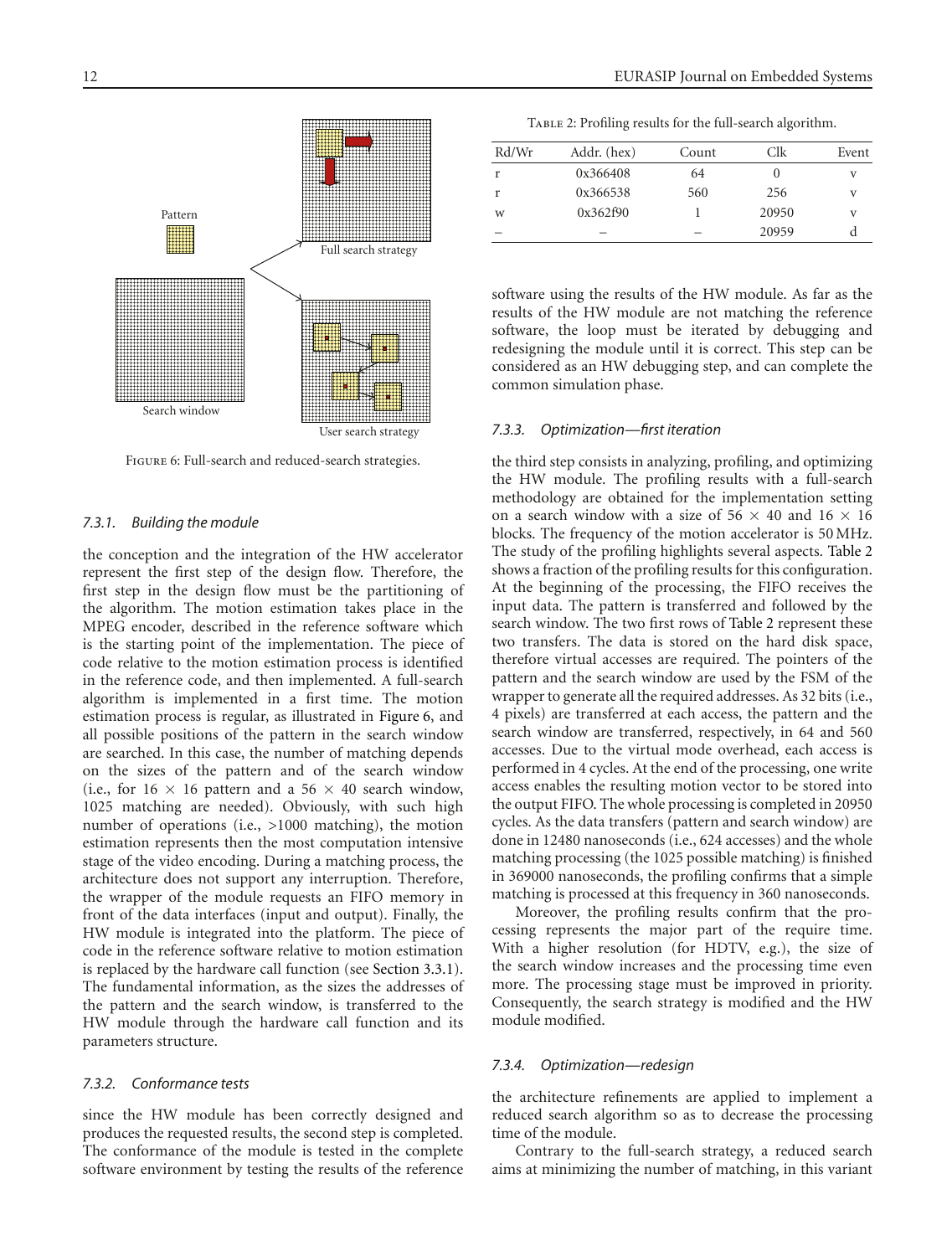the objective is achieved by using previous matching information (i.e., the values of the vectors previously computed in time and space). As mentioned previously, using appropriate (for the video application) reduced search algorithms, it is possible, at the same time, to achieve optimal coding results [21] and reduce the processing time for each macroblock motion estimation. Figure 6 represents a reduced search (4 matching represented) strategy versus a full-search one.

The list of candidate matching to process is reduced according to the user's search algorithm. The motion estimation accelerator receives this list of candidates and processes only the listed positions. The possibility of the HW module of randomly matching any area in a search window without any other limitation on the access sequence is exploited in a first phase. In other terms, even with a random access, the performance per matching is not changed.

Therefore, the MAD matching implementation has not been modified. The implemented pipelined architecture enables to match a block and a portion of search window, row by row. The modification is done on the data structure to guarantee the data access. The data structure modification is detailed in a previous work [19]. Moreover, the address generation process is modified. The address generation is provided by a flexible unit to enable the translation of the user search strategy into the hardware setup. Contrary to previous work, this unit is not included into the HW accelerator (FPGA or embedded processor), the host processor is in charge of the generation to increase the system flexibility and to take advantage of the virtual memory mode in the different configurations to be tested (e.g., different sizes of the search window).

To integrate the HW module, the wrapper is modified by including an FIFO memory dedicated to matching addresses in front of the address interface. Moreover, a control register is added to start the accelerator or to define the number of matching. The resulting wrapper is presented in Figure 7.

#### *7.3.5. Optimization—second iteration*

the motion vector is usually highly correlated with the previous vectors. So as to exploit this feature, the user algorithm defines the different matchings to be processed. The proposed algorithm is presented below. The algorithm is split into two phases. As shown in Figure 8, initially nine motion vectors in a  $3 \times 3$  corresponding neighborhood of the previous image (Image T-1) are listed as candidates. In the current image (Image T), the four motion vectors early processed are considered. The zero motion vector should also always be considered, therefore it is added as a candidate. In view of the profiling results in terms of data transfer and processing time, the user can then determine the number of matching (or motion vectors) that are still available as process budget. Therefore, depending on the amount of the budget left measured by the profiling results, the user can add some random vectors following, for instance, a Gaussian law centered on the current position.

These new candidate vectors are processed. In a second phase, the resulting score of each candidate vector enables them to be ranked (Figure 9). Vector additions of better



Figure 7: Motion estimation accelerator.



Figure 8: Determination of first set of candidate vectors.

ranked vectors are executed to define a second set of candidate vectors. Once again, the number of combinations to define new candidates depends on the profiled user budget [21]. Conformance with optimal coding results can be obtained with less than 60 candidate vectors in a  $56 \times 40$ search window (phase 1 and phase 2 aggregate together) and can be directly validated by executing the HW module and the SW.

The scheduling of the tasks is described in Figure 10. The input data (pattern and search window) and the addresses of the matching to process are transferred to the HW module during task 1. Tasks 2 and 6 represent, respectively, the processing of the first and the second sets of candidate vectors. Tasks 3 and 7 correspond, respectively, to the transfer of the resulting vectors form the HW module to the host processor. Task 4 represents the computation of the second set of vectors. Finally, task 5 corresponds to the transfer from the PC to the HW module of the matching addresses relative to the second vector set. The data are still resident into the internal memory cache of the HW module, therefore are not required.

By using the proposed reduced search strategy, the number of matching has been reduced to 100 (50 candidate vectors for each phase). The profiling tests show that the first phase is achieved in 23 480 nanoseconds (random access and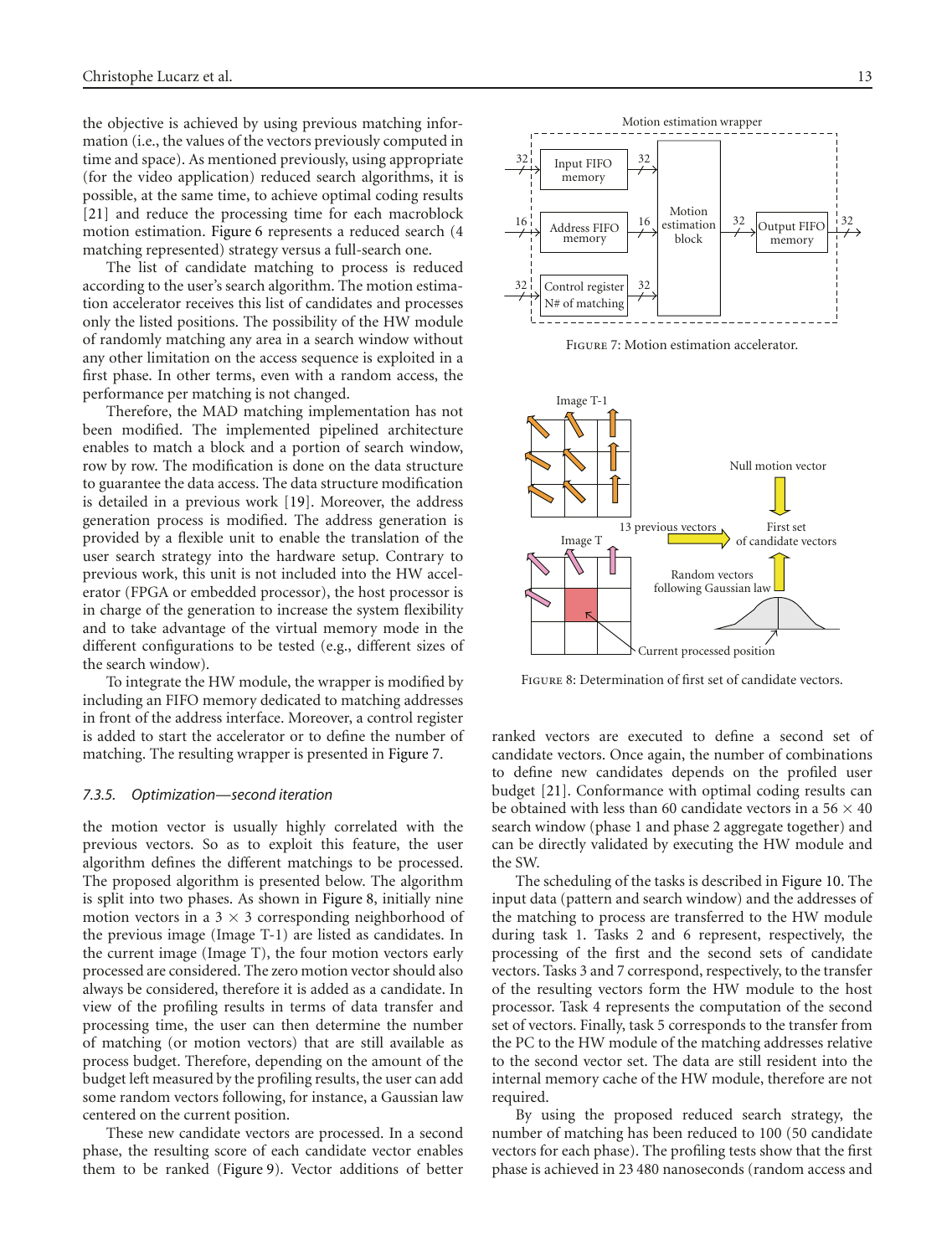

Figure 9: Determination of second set of candidate vectors.



Figure 10: Scheduling of the different tasks.

data transfer included). The second phase requires only the new set of candidate vectors (matching address) as input data. This phase can be finished in 11 000 nanoseconds. Consequently, the whole process, excluding the determination of the second vector set, can be achieved in 34 000 nanoseconds. Depending on the complexity of the search algorithm, the acceleration of the processing, in comparison to the full-search strategy, can be very high (in this example a ratio equals to 10). Obviously, the required time for the determination of the second vector set has to be taken into account.

The data access flexibility of the VMW platform enables to easily implement and explore different search window sizes. With a 80  $\times$  40 search window, the data transfer is measured to be equal to 17 280 nanoseconds and the processing time for a full search is 585 000 nanoseconds (for the 1625 possible matchings ). With a reduced-search strategy of 200 candidate vectors, the processing time for the whole processing (excluding the determination of the second vector set) is then 61 280 nanoseconds. The processing time is much lower than for a full-search strategy (even with a  $56 \times 40$  search window) and the acceleration achievable by the HW platform is even higher.

#### *7.4. Discussion*

Using the VMW platform capabilities and plugging the motion estimation accelerator are possible to easily explore a wide variety of optimization solutions without the need

of detailing all necessary data transfers explicitly. The host processor remains in charge of the definition of the list of candidate matching. In summary, the system is highly flexible on three features and provides the following.

- (i) A simple data-flow control (with virtual data access).
- (ii) An easy integration of the HW accelerator implementation.
- (iii) Profiling information on the data flow and the processing time for all tested implementation options.

Moreover, the system does not only provide flexibility of exploring and testing solutions, but also provides direct results of algorithmic-architectures tradeoffs in terms of overall coding performance increases. For instance, the user can scale the resource budget in terms of available candidate vectors for each search in view of the required performances and select the best configuration for the video encoding under test. Using the profiling information measured, the data transfer time and the processing time, the designer can

- (i) adjust the number of vectors to obtain optimal coding results or in general select the tradeoff between the coding performances and desired processing time;
- (ii) adjust/modify the search algorithm complexity (e.g., three vectors can be considered or different reduced search strategy investigated);
- (iii) adjust/increase the size of the search window looking for optimal tradeoffs between coding performances and required memory bandwidths.

The major challenges of the architecture design of the co-processor for motion estimation are to guarantee the random access of any search strategy and to enable the setting of the size of the search window, hence providing sufficient processing resources for the different encoding applications. So as to guarantee the random access in any position of a search window, the search window pixels have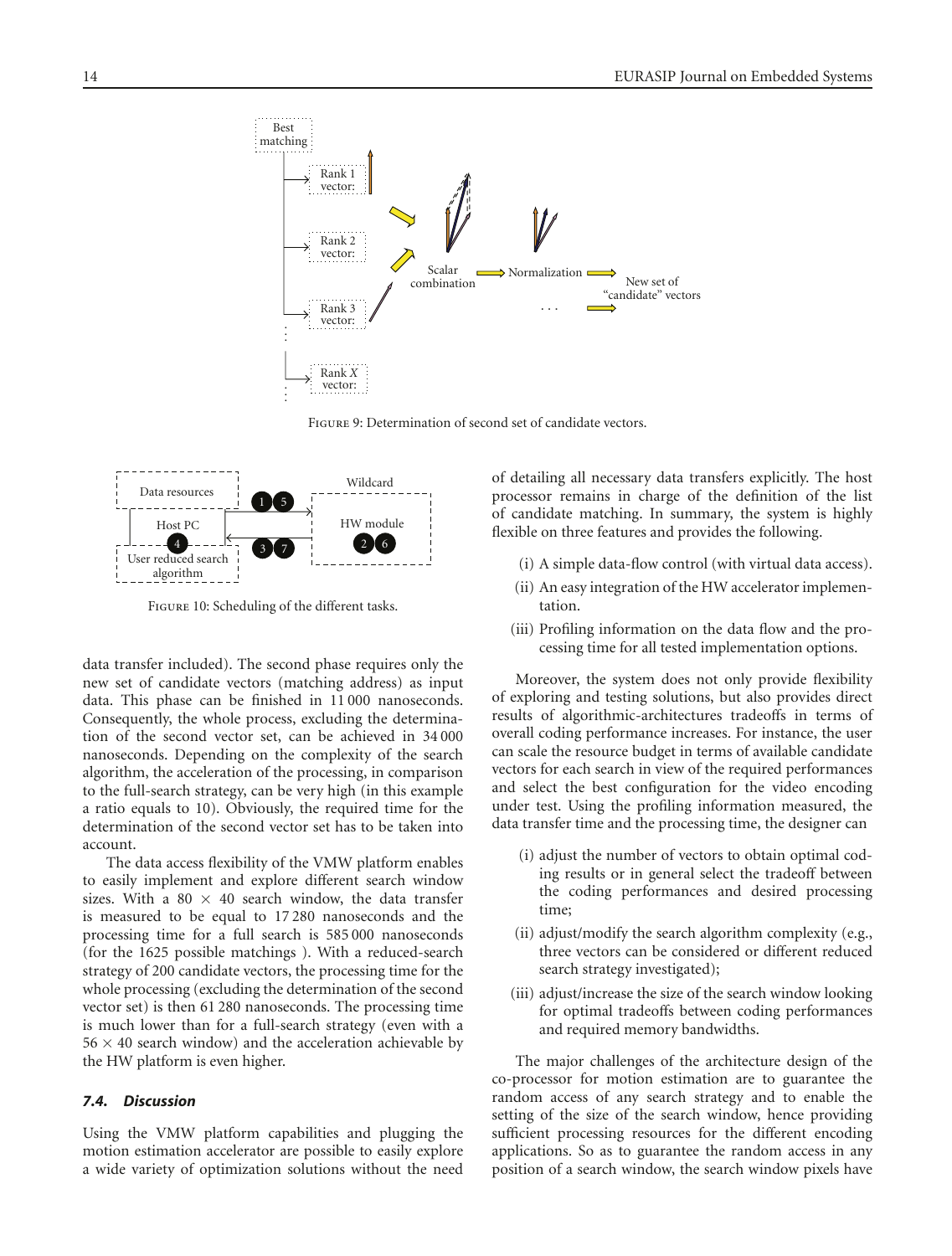to be accessible to the matching engine and need to be stored in the FPGA to reduce the number of accesses to the external memory, so as not to exceed the available bandwidth. A current investigation aims at minimizing the size of the internal cache in function of the kind of image sequence. The profiling statistics enable the number of virtual accesses to be measured, therefore the number of misses in the local cache. Different cache sizes can be quickly implemented thanks to the virtual access mode, therefore a local cache can be defined for the target sequences. Other parameters can be considered. Indeed, this definition represents a tradeoff between the optimum size and the latency tolerated which is correlated to the ratio between the processing and the data transfer times. Therefore, the cache memory size can be defined in view of the processing time, in other words, with consideration of the selected search algorithm parameters (algorithm, number of matching, or search window size).

#### **8. CONCLUSION**

This paper describes the implementation of a platform that enables SW and HW environments to share the same virtual memory space. The platform helps the designer in the different design steps aiming at developing implementations of heterogeneous embedded systems starting from a specification described by a reference software. The platform provides a seamless environment and a clear methodology to help designers to turn C/C++ reference software into HDL modules. The conformance tests become straightforward. The main advantage of the platform is that it provides a stepby-step approach for designing, evaluating, and integrating hardware modules into a heterogeneous environment. The profiling capabilities on the data transfers between the SW and HW components of the platform support the designer to explore different implementation and optimization options at different stages of the design process. Initially, design efforts can be focused on the module functionality without worrying about data transfers. Then, by using the profiled data transfer, designers can focus on appropriate memory architectures, on algorithm/architecture tradeoffs, or on any other design optimizations that match the specific desired criteria of the design that affects or are affected by data transfers between modules.

# **REFERENCES**

- [1] "Information technology—generic coding of audio-visual objects—part 2: visual," ISO/IEC 144962-2:2004, June 2004.
- [2] K. Denolf, K. Vissers, P. Schumacher, et al., "A systematic design of an MPEG-4 video encoder and decoder for FPGAs," in *Proceedings of the Global Signal Processing Expo and Conference (GSPx '04)*, Santa Clara, Calif, USA, September 2004.
- [3] "Information technology—generic coding of audio-visual objects—part 7: optimized reference software," ISO/IEC TR 14496-7:2004, October 2004.
- [4] "Information technology—generic coding of audio-visual objects—part 9: reference hardware description," 2nd edition, ISO/IEC TR 14496-9:2007.
- [5] The Xilinx XUP Virtex-II Pro Development System, http:// www.xilinx.com/univ/xupv2p.html.
- [6] Celoxica Handel-C and RC1000-PP PCI board Production Information, Celoxica Ltd., http://www.celoxica.com/.
- [7] A. Koch, "A comprehensive prototyping-platform for hardware-software codesign," in *Proceedings of the 11th International Workshop on Rapid System Prototyping (RSP '00)*, pp. 78–82, Paris, France, June 2000.
- [8] M. Edwards and B. Fozard, "Rapid prototyping of mixed hardware and software systems," in *Proceedings of the Euromicro Symposium on Digital System Design (DSD '02)*, pp. 118–125, Dortmund, Germany, September 2002.
- [9] R. Pradeep, S. Vinay, S. Burman, and V. Kamakoti, "FPGA based agile algorithm-on-demand coprocessor," in *Proceedings of the Conference on Design, Automation and Test in Europe (DATE '05)*, vol. 3, pp. 82–83, Munich, Germany, March 2005.
- [10] C. Plessl and M. Platzner, "TKDM-a reconfigurable coprocessor in a PC's memory slot," in *Proceedings of the IEEE International Conference on Field-Programmable Technology (FPT '03)*, pp. 252–259, Tokyo, Japan, December 2003.
- [11] S. Sukhsawas, K. Benkrid, and D. Crookes, "A reconfigurable high level FPGA-based coprocessor," in *Proceedings of IEEE International Workshop on Computer Architectures for Machine Perception (CAMP '03)*, p. 4, New Orleans, La, USA, May 2003.
- [12] T. S. Mohamed and W. Badawy, "Integrated hardwaresoftware platform for image processing applications," in *Proceedings of the 4th IEEE International Workshop on Systemon-Chip for Real-Time Applications (IWSOC '04)*, pp. 145–148, Banff, Canada, July 2004.
- [13] I. Amer, C. A. Rahman, T. Mohamed, M. Sayed, and W. Badawy, "A hardware-accelerated framework with IP-blocks for application in MPEG-4," in *Proceedings of the 5th IEEE International Workshop on System-on-Chip for Real-Time Applications (IWSOC '05)*, pp. 211–214, Banff, Canada, July 2005.
- [14] P. Schumacher, M. Mattavelli, A. Chirila-Rus, and R. Turney, "A virtual socket framework for rapid emulation of video and multimedia designs," in *Proceedings of IEEE International Conference on Multimedia and Expo (ICME '05)*, pp. 872–875, Amsterdam, The Netherlands, July 2005.
- [15] L. Kaouane, M. Akil, T. Grandpierre, and Y. Sorel, "A methodology to implement real-time applications onto reconfigurable circuits," *The Journal of Supercomputing*, vol. 30, no. 3, pp. 283–301, 2004.
- [16] C. Lucarz and M. Mattavelli, "A platform for mixed HW/SW algorithm specifications for the exploration of SW and HW partitioning," in *Proceedings of the 17th International Workshop on Power and Timing Modeling, Optimization and Simulation (PATMOS '07)*, pp. 485–494, Gothenburg, Sweden, September 2007.
- [17] C. Lucarz, M. Mattavelli, and J. Dubois, "A HW/SW codesign platform for algorithm-architecture mapping," in *Proceedings of the Workshop on Design and Architectures for Signal and Image Processing (DASIP '07)*, Grenoble, France, November 2007.
- [18] M. Vuletić, L. Pozzi, and P. Ienne, "Virtual memory window for application-specific reconfigurable coprocessors," in *Proceedings of the 41st Annual Conference on Design Automation (DAC '04)*, pp. 948–953, San Diego, Calif, USA, June 2004.
- [19] J. Dubois, M. Mattavelli, L. Pierrefeu, and J. Miteran, "Configurable motion-estimation hardware accelerator module for the MPEG-4 reference hardware description platform,"